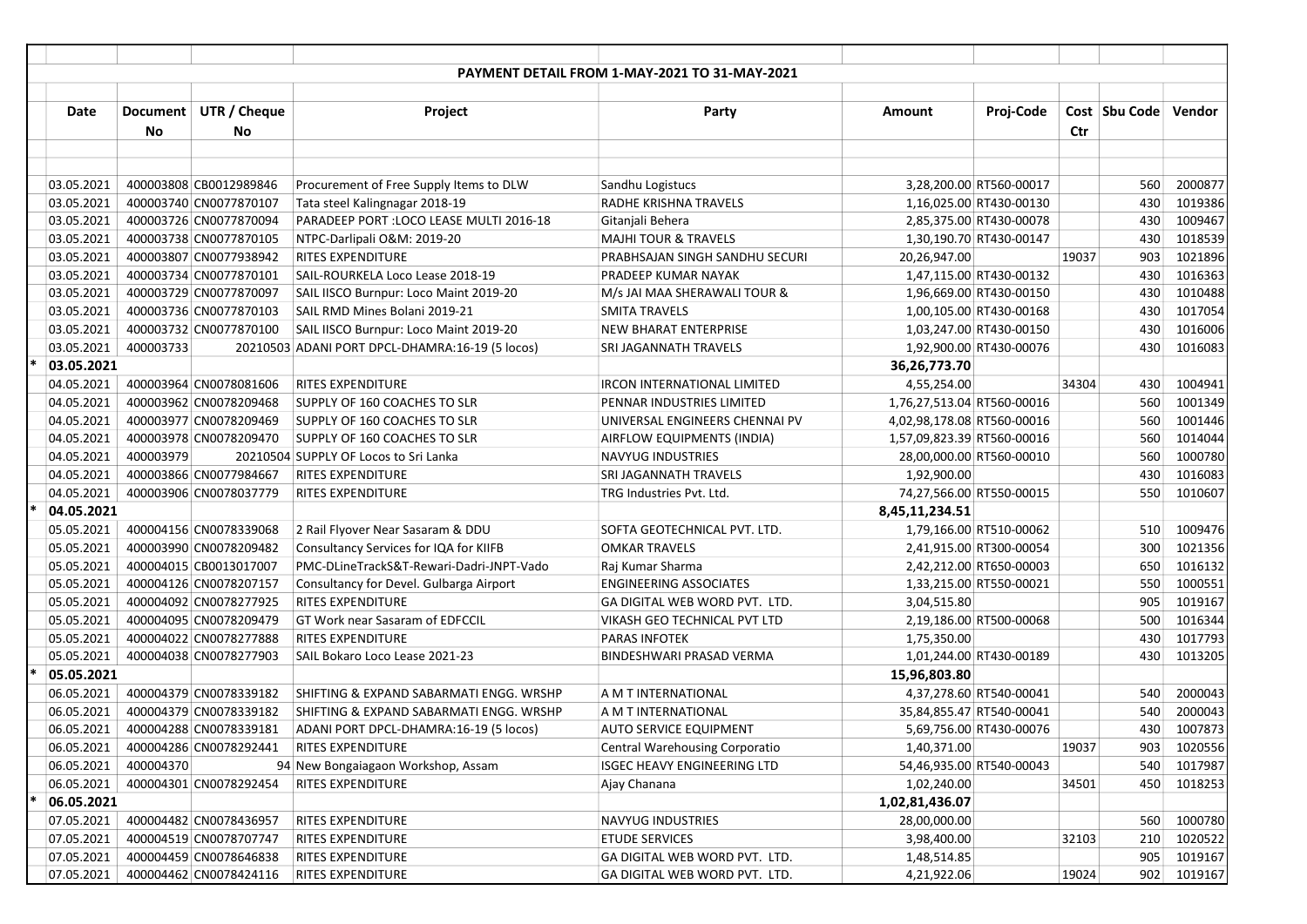| <b>PAYMENT DETAIL FROM 1-MAY-2021 TO 31-MAY-2021</b><br>UTR / Cheque<br>Proj-Code<br>Cost   Sbu Code  <br>Vendor<br>Date<br>Document<br>Project<br>Party<br>Amount<br><b>No</b><br><b>No</b><br>Ctr<br>400004526 CN0078593566<br>1019167<br>07.05.2021<br><b>RITES EXPENDITURE</b><br>GA DIGITAL WEB WORD PVT. LTD.<br>3,25,114.28<br>19014<br>901<br>19014<br>901<br>1019167<br>07.05.2021<br>400004528 CN0078593568<br>RITES EXPENDITURE<br>GA DIGITAL WEB WORD PVT. LTD.<br>1,55,370.56<br>07.05.2021<br>42,49,321.75<br>400004537 CN0078593571<br>902<br>1022032<br>08.05.2021<br><b>RITES EXPENDITURE</b><br>CASA2 STAYS PRIVATE LIMITED<br>2,64,848.00<br>08.05.2021<br>2,64,848.00<br>400004727 CB0013069759<br>1007634<br>10.05.2021<br>Pravat Kumar Bhakat<br>1,96,761.50 RT430-00163<br>430<br>NTPC-Farakka O&M 2019:21 (Adj)<br>400004637<br>1012142<br>10.05.2021<br>275588 CONST OF GREATER KAILASH<br><b>Gurunanak Engineering Services</b><br>56,00,000.00<br>888153<br>530<br>400004678 CN0078702608<br>1,96,200.00 RT430-00155<br>430<br>10.05.2021<br>APCPL O&M Jhajjar 2019-20<br>MEDHA SERVO DRIVES PVT. LTD.<br>1001516<br>1001516<br>10.05.2021<br>400004678 CN0078702608<br>430<br>NTPC-Tanda O&M 2018-19<br>MEDHA SERVO DRIVES PVT. LTD.<br>1,47,150.00 RT430-00134<br>10.05.2021<br>430<br>1001516<br>400004678 CN0078702608<br>1,47,150.00 RT430-00143<br>Meja Urja Nigam O&M 2018-19<br>MEDHA SERVO DRIVES PVT. LTD.<br>430<br>1001516<br>10.05.2021<br>400004678 CN0078702608<br>NTPC-RIHAND O&M 2019:20<br>MEDHA SERVO DRIVES PVT. LTD.<br>4,90,500.00 RT430-00152<br>430<br>1001516<br>10.05.2021<br>400004678 CN0078702608<br>NTPC-SINGRAULI O&M 2019:20<br>MEDHA SERVO DRIVES PVT. LTD.<br>3,92,400.00 RT430-00153<br>1001516<br>10.05.2021<br>400004678 CN0078702608<br>NTPC-Farakka O&M 2019:21 (Adj)<br>MEDHA SERVO DRIVES PVT. LTD.<br>3,92,400.00 RT430-00163<br>430<br>430<br>1001516<br>10.05.2021<br>400004678 CN0078702608<br>Tata steel Kalingnagar 2018-19<br>MEDHA SERVO DRIVES PVT. LTD.<br>1,47,150.00 RT430-00130<br>1001516<br>10.05.2021<br>400004678 CN0078702608<br>SAIL IISCO Burnpur: Loco Maint 2019-20<br>MEDHA SERVO DRIVES PVT. LTD.<br>4,41,450.00 RT430-00150<br>430<br>1001516<br>10.05.2021<br>400004678 CN0078702608<br>PARADEEP PORT : LOCO LEASE MULTI 2016-18<br>MEDHA SERVO DRIVES PVT. LTD.<br>1,47,150.00 RT430-00078<br>430<br>1001516<br>10.05.2021<br>400004678 CN0078702608<br>430<br>NTPC Talcher(Kaniha) 2019-21 O&M<br>MEDHA SERVO DRIVES PVT. LTD.<br>3,92,400.00 RT430-00170<br>1001516<br>10.05.2021<br>400004678 CN0078702608<br>430<br>MEDHA SERVO DRIVES PVT. LTD.<br>NTPC-Sipat (O&M) 2018:20<br>1,47,150.00 RT430-00124<br>1001516<br>10.05.2021<br>400004678 CN0078702608<br>430<br>NTPC Mouda Loco Maint 2020-21<br>MEDHA SERVO DRIVES PVT. LTD.<br>2,45,250.00 RT430-00172<br>10.05.2021<br>400004678 CN0078702608<br>1001516<br>RINL VISAKHAPATNAM (Loco Maint) 2019-2<br>MEDHA SERVO DRIVES PVT. LTD.<br>4,90,500.00 RT430-00169<br>430<br>1011640<br>10.05.2021<br>400004717 CN0078707751<br>Proposed RITES office Building Kolkotta<br><b>Garg Builders</b><br>1,51,58,060.00 RT530-00073<br>530<br>1007634<br>10.05.2021<br>400004726 CB0013069758<br>NTPC-Farakka O&M 2019:21 (Adj)<br>Pravat Kumar Bhakat<br>430<br>1,96,761.50 RT430-00163<br>1001341<br>10.05.2021<br>400004664 CN0078646843<br>Review of GIS at Wagon WS Guntupalli<br>ANDHRA PRADESH PRODUCTIVITY CO<br>540<br>5,04,990.00 RT540-00053<br>400004722<br>1005714<br>10.05.2021<br>228519 Toilets in Southern Rly funded by NLC<br>270<br>The Secretary Manual workers<br>3,63,819.00 RT270-00036.01<br>400004725 CB0013069757<br>1007634<br>10.05.2021<br>NTPC-Farakka O&M 2019:21 (Adj)<br>Pravat Kumar Bhakat<br>1,96,761.50 RT430-00163<br>430<br>1020422<br>10.05.2021<br>400004642<br>100575 PMC services for Junadih Rly Sdg of SECL<br>TEERUPATI CORPORATION INDIA RA<br>450<br>20,47,070.00 RT450-00010<br>400004700<br>530<br>1011640<br>10.05.2021<br>199811 CONSTRUCTION OF GIRLS HOSTEL MNNIT ALD<br>1,10,85,124.00 RT530-00010<br><b>Garg Builders</b><br>400004721<br>270<br>1012119<br>10.05.2021<br>341 Pendra-Anuppur Exp. reimb. with 8.5% Fee<br>M.P.Building and other constru<br>1,92,923.00 RT270-00015.1<br>1012119<br>10.05.2021<br>400004718<br>338 Pendra-Anuppur Exp. reimb. with 8.5% Fee<br>M.P.Building and other constru<br>5,42,324.00 RT270-00015.1<br>270<br>1021086<br>10.05.2021<br>400004723<br>482957 Provn of DEMU/MEMU at Lumding 2018<br>RAM KRIPAL SINGH CONSTRUCTION<br>13,97,050.00 RT540-00046<br>540 |
|-------------------------------------------------------------------------------------------------------------------------------------------------------------------------------------------------------------------------------------------------------------------------------------------------------------------------------------------------------------------------------------------------------------------------------------------------------------------------------------------------------------------------------------------------------------------------------------------------------------------------------------------------------------------------------------------------------------------------------------------------------------------------------------------------------------------------------------------------------------------------------------------------------------------------------------------------------------------------------------------------------------------------------------------------------------------------------------------------------------------------------------------------------------------------------------------------------------------------------------------------------------------------------------------------------------------------------------------------------------------------------------------------------------------------------------------------------------------------------------------------------------------------------------------------------------------------------------------------------------------------------------------------------------------------------------------------------------------------------------------------------------------------------------------------------------------------------------------------------------------------------------------------------------------------------------------------------------------------------------------------------------------------------------------------------------------------------------------------------------------------------------------------------------------------------------------------------------------------------------------------------------------------------------------------------------------------------------------------------------------------------------------------------------------------------------------------------------------------------------------------------------------------------------------------------------------------------------------------------------------------------------------------------------------------------------------------------------------------------------------------------------------------------------------------------------------------------------------------------------------------------------------------------------------------------------------------------------------------------------------------------------------------------------------------------------------------------------------------------------------------------------------------------------------------------------------------------------------------------------------------------------------------------------------------------------------------------------------------------------------------------------------------------------------------------------------------------------------------------------------------------------------------------------------------------------------------------------------------------------------------------------------------------------------------------------------------------------------------------------------------------------------------------------------------------------------------------------------------------------------------------------------------------------------------------------------------------------------------------------------------------------------------------------------------------------------------------------------------------------------------------------------------------------------------------------------------------------------------------------------------------------------------------------------------------------------------------------------------------------------------------------------------------------------------------------------------------------------------------------------------------------------------------------------------------------------------------------------------------------------|
|                                                                                                                                                                                                                                                                                                                                                                                                                                                                                                                                                                                                                                                                                                                                                                                                                                                                                                                                                                                                                                                                                                                                                                                                                                                                                                                                                                                                                                                                                                                                                                                                                                                                                                                                                                                                                                                                                                                                                                                                                                                                                                                                                                                                                                                                                                                                                                                                                                                                                                                                                                                                                                                                                                                                                                                                                                                                                                                                                                                                                                                                                                                                                                                                                                                                                                                                                                                                                                                                                                                                                                                                                                                                                                                                                                                                                                                                                                                                                                                                                                                                                                                                                                                                                                                                                                                                                                                                                                                                                                                                                                                                                   |
|                                                                                                                                                                                                                                                                                                                                                                                                                                                                                                                                                                                                                                                                                                                                                                                                                                                                                                                                                                                                                                                                                                                                                                                                                                                                                                                                                                                                                                                                                                                                                                                                                                                                                                                                                                                                                                                                                                                                                                                                                                                                                                                                                                                                                                                                                                                                                                                                                                                                                                                                                                                                                                                                                                                                                                                                                                                                                                                                                                                                                                                                                                                                                                                                                                                                                                                                                                                                                                                                                                                                                                                                                                                                                                                                                                                                                                                                                                                                                                                                                                                                                                                                                                                                                                                                                                                                                                                                                                                                                                                                                                                                                   |
|                                                                                                                                                                                                                                                                                                                                                                                                                                                                                                                                                                                                                                                                                                                                                                                                                                                                                                                                                                                                                                                                                                                                                                                                                                                                                                                                                                                                                                                                                                                                                                                                                                                                                                                                                                                                                                                                                                                                                                                                                                                                                                                                                                                                                                                                                                                                                                                                                                                                                                                                                                                                                                                                                                                                                                                                                                                                                                                                                                                                                                                                                                                                                                                                                                                                                                                                                                                                                                                                                                                                                                                                                                                                                                                                                                                                                                                                                                                                                                                                                                                                                                                                                                                                                                                                                                                                                                                                                                                                                                                                                                                                                   |
|                                                                                                                                                                                                                                                                                                                                                                                                                                                                                                                                                                                                                                                                                                                                                                                                                                                                                                                                                                                                                                                                                                                                                                                                                                                                                                                                                                                                                                                                                                                                                                                                                                                                                                                                                                                                                                                                                                                                                                                                                                                                                                                                                                                                                                                                                                                                                                                                                                                                                                                                                                                                                                                                                                                                                                                                                                                                                                                                                                                                                                                                                                                                                                                                                                                                                                                                                                                                                                                                                                                                                                                                                                                                                                                                                                                                                                                                                                                                                                                                                                                                                                                                                                                                                                                                                                                                                                                                                                                                                                                                                                                                                   |
|                                                                                                                                                                                                                                                                                                                                                                                                                                                                                                                                                                                                                                                                                                                                                                                                                                                                                                                                                                                                                                                                                                                                                                                                                                                                                                                                                                                                                                                                                                                                                                                                                                                                                                                                                                                                                                                                                                                                                                                                                                                                                                                                                                                                                                                                                                                                                                                                                                                                                                                                                                                                                                                                                                                                                                                                                                                                                                                                                                                                                                                                                                                                                                                                                                                                                                                                                                                                                                                                                                                                                                                                                                                                                                                                                                                                                                                                                                                                                                                                                                                                                                                                                                                                                                                                                                                                                                                                                                                                                                                                                                                                                   |
|                                                                                                                                                                                                                                                                                                                                                                                                                                                                                                                                                                                                                                                                                                                                                                                                                                                                                                                                                                                                                                                                                                                                                                                                                                                                                                                                                                                                                                                                                                                                                                                                                                                                                                                                                                                                                                                                                                                                                                                                                                                                                                                                                                                                                                                                                                                                                                                                                                                                                                                                                                                                                                                                                                                                                                                                                                                                                                                                                                                                                                                                                                                                                                                                                                                                                                                                                                                                                                                                                                                                                                                                                                                                                                                                                                                                                                                                                                                                                                                                                                                                                                                                                                                                                                                                                                                                                                                                                                                                                                                                                                                                                   |
|                                                                                                                                                                                                                                                                                                                                                                                                                                                                                                                                                                                                                                                                                                                                                                                                                                                                                                                                                                                                                                                                                                                                                                                                                                                                                                                                                                                                                                                                                                                                                                                                                                                                                                                                                                                                                                                                                                                                                                                                                                                                                                                                                                                                                                                                                                                                                                                                                                                                                                                                                                                                                                                                                                                                                                                                                                                                                                                                                                                                                                                                                                                                                                                                                                                                                                                                                                                                                                                                                                                                                                                                                                                                                                                                                                                                                                                                                                                                                                                                                                                                                                                                                                                                                                                                                                                                                                                                                                                                                                                                                                                                                   |
|                                                                                                                                                                                                                                                                                                                                                                                                                                                                                                                                                                                                                                                                                                                                                                                                                                                                                                                                                                                                                                                                                                                                                                                                                                                                                                                                                                                                                                                                                                                                                                                                                                                                                                                                                                                                                                                                                                                                                                                                                                                                                                                                                                                                                                                                                                                                                                                                                                                                                                                                                                                                                                                                                                                                                                                                                                                                                                                                                                                                                                                                                                                                                                                                                                                                                                                                                                                                                                                                                                                                                                                                                                                                                                                                                                                                                                                                                                                                                                                                                                                                                                                                                                                                                                                                                                                                                                                                                                                                                                                                                                                                                   |
|                                                                                                                                                                                                                                                                                                                                                                                                                                                                                                                                                                                                                                                                                                                                                                                                                                                                                                                                                                                                                                                                                                                                                                                                                                                                                                                                                                                                                                                                                                                                                                                                                                                                                                                                                                                                                                                                                                                                                                                                                                                                                                                                                                                                                                                                                                                                                                                                                                                                                                                                                                                                                                                                                                                                                                                                                                                                                                                                                                                                                                                                                                                                                                                                                                                                                                                                                                                                                                                                                                                                                                                                                                                                                                                                                                                                                                                                                                                                                                                                                                                                                                                                                                                                                                                                                                                                                                                                                                                                                                                                                                                                                   |
|                                                                                                                                                                                                                                                                                                                                                                                                                                                                                                                                                                                                                                                                                                                                                                                                                                                                                                                                                                                                                                                                                                                                                                                                                                                                                                                                                                                                                                                                                                                                                                                                                                                                                                                                                                                                                                                                                                                                                                                                                                                                                                                                                                                                                                                                                                                                                                                                                                                                                                                                                                                                                                                                                                                                                                                                                                                                                                                                                                                                                                                                                                                                                                                                                                                                                                                                                                                                                                                                                                                                                                                                                                                                                                                                                                                                                                                                                                                                                                                                                                                                                                                                                                                                                                                                                                                                                                                                                                                                                                                                                                                                                   |
|                                                                                                                                                                                                                                                                                                                                                                                                                                                                                                                                                                                                                                                                                                                                                                                                                                                                                                                                                                                                                                                                                                                                                                                                                                                                                                                                                                                                                                                                                                                                                                                                                                                                                                                                                                                                                                                                                                                                                                                                                                                                                                                                                                                                                                                                                                                                                                                                                                                                                                                                                                                                                                                                                                                                                                                                                                                                                                                                                                                                                                                                                                                                                                                                                                                                                                                                                                                                                                                                                                                                                                                                                                                                                                                                                                                                                                                                                                                                                                                                                                                                                                                                                                                                                                                                                                                                                                                                                                                                                                                                                                                                                   |
|                                                                                                                                                                                                                                                                                                                                                                                                                                                                                                                                                                                                                                                                                                                                                                                                                                                                                                                                                                                                                                                                                                                                                                                                                                                                                                                                                                                                                                                                                                                                                                                                                                                                                                                                                                                                                                                                                                                                                                                                                                                                                                                                                                                                                                                                                                                                                                                                                                                                                                                                                                                                                                                                                                                                                                                                                                                                                                                                                                                                                                                                                                                                                                                                                                                                                                                                                                                                                                                                                                                                                                                                                                                                                                                                                                                                                                                                                                                                                                                                                                                                                                                                                                                                                                                                                                                                                                                                                                                                                                                                                                                                                   |
|                                                                                                                                                                                                                                                                                                                                                                                                                                                                                                                                                                                                                                                                                                                                                                                                                                                                                                                                                                                                                                                                                                                                                                                                                                                                                                                                                                                                                                                                                                                                                                                                                                                                                                                                                                                                                                                                                                                                                                                                                                                                                                                                                                                                                                                                                                                                                                                                                                                                                                                                                                                                                                                                                                                                                                                                                                                                                                                                                                                                                                                                                                                                                                                                                                                                                                                                                                                                                                                                                                                                                                                                                                                                                                                                                                                                                                                                                                                                                                                                                                                                                                                                                                                                                                                                                                                                                                                                                                                                                                                                                                                                                   |
|                                                                                                                                                                                                                                                                                                                                                                                                                                                                                                                                                                                                                                                                                                                                                                                                                                                                                                                                                                                                                                                                                                                                                                                                                                                                                                                                                                                                                                                                                                                                                                                                                                                                                                                                                                                                                                                                                                                                                                                                                                                                                                                                                                                                                                                                                                                                                                                                                                                                                                                                                                                                                                                                                                                                                                                                                                                                                                                                                                                                                                                                                                                                                                                                                                                                                                                                                                                                                                                                                                                                                                                                                                                                                                                                                                                                                                                                                                                                                                                                                                                                                                                                                                                                                                                                                                                                                                                                                                                                                                                                                                                                                   |
|                                                                                                                                                                                                                                                                                                                                                                                                                                                                                                                                                                                                                                                                                                                                                                                                                                                                                                                                                                                                                                                                                                                                                                                                                                                                                                                                                                                                                                                                                                                                                                                                                                                                                                                                                                                                                                                                                                                                                                                                                                                                                                                                                                                                                                                                                                                                                                                                                                                                                                                                                                                                                                                                                                                                                                                                                                                                                                                                                                                                                                                                                                                                                                                                                                                                                                                                                                                                                                                                                                                                                                                                                                                                                                                                                                                                                                                                                                                                                                                                                                                                                                                                                                                                                                                                                                                                                                                                                                                                                                                                                                                                                   |
|                                                                                                                                                                                                                                                                                                                                                                                                                                                                                                                                                                                                                                                                                                                                                                                                                                                                                                                                                                                                                                                                                                                                                                                                                                                                                                                                                                                                                                                                                                                                                                                                                                                                                                                                                                                                                                                                                                                                                                                                                                                                                                                                                                                                                                                                                                                                                                                                                                                                                                                                                                                                                                                                                                                                                                                                                                                                                                                                                                                                                                                                                                                                                                                                                                                                                                                                                                                                                                                                                                                                                                                                                                                                                                                                                                                                                                                                                                                                                                                                                                                                                                                                                                                                                                                                                                                                                                                                                                                                                                                                                                                                                   |
|                                                                                                                                                                                                                                                                                                                                                                                                                                                                                                                                                                                                                                                                                                                                                                                                                                                                                                                                                                                                                                                                                                                                                                                                                                                                                                                                                                                                                                                                                                                                                                                                                                                                                                                                                                                                                                                                                                                                                                                                                                                                                                                                                                                                                                                                                                                                                                                                                                                                                                                                                                                                                                                                                                                                                                                                                                                                                                                                                                                                                                                                                                                                                                                                                                                                                                                                                                                                                                                                                                                                                                                                                                                                                                                                                                                                                                                                                                                                                                                                                                                                                                                                                                                                                                                                                                                                                                                                                                                                                                                                                                                                                   |
|                                                                                                                                                                                                                                                                                                                                                                                                                                                                                                                                                                                                                                                                                                                                                                                                                                                                                                                                                                                                                                                                                                                                                                                                                                                                                                                                                                                                                                                                                                                                                                                                                                                                                                                                                                                                                                                                                                                                                                                                                                                                                                                                                                                                                                                                                                                                                                                                                                                                                                                                                                                                                                                                                                                                                                                                                                                                                                                                                                                                                                                                                                                                                                                                                                                                                                                                                                                                                                                                                                                                                                                                                                                                                                                                                                                                                                                                                                                                                                                                                                                                                                                                                                                                                                                                                                                                                                                                                                                                                                                                                                                                                   |
|                                                                                                                                                                                                                                                                                                                                                                                                                                                                                                                                                                                                                                                                                                                                                                                                                                                                                                                                                                                                                                                                                                                                                                                                                                                                                                                                                                                                                                                                                                                                                                                                                                                                                                                                                                                                                                                                                                                                                                                                                                                                                                                                                                                                                                                                                                                                                                                                                                                                                                                                                                                                                                                                                                                                                                                                                                                                                                                                                                                                                                                                                                                                                                                                                                                                                                                                                                                                                                                                                                                                                                                                                                                                                                                                                                                                                                                                                                                                                                                                                                                                                                                                                                                                                                                                                                                                                                                                                                                                                                                                                                                                                   |
|                                                                                                                                                                                                                                                                                                                                                                                                                                                                                                                                                                                                                                                                                                                                                                                                                                                                                                                                                                                                                                                                                                                                                                                                                                                                                                                                                                                                                                                                                                                                                                                                                                                                                                                                                                                                                                                                                                                                                                                                                                                                                                                                                                                                                                                                                                                                                                                                                                                                                                                                                                                                                                                                                                                                                                                                                                                                                                                                                                                                                                                                                                                                                                                                                                                                                                                                                                                                                                                                                                                                                                                                                                                                                                                                                                                                                                                                                                                                                                                                                                                                                                                                                                                                                                                                                                                                                                                                                                                                                                                                                                                                                   |
|                                                                                                                                                                                                                                                                                                                                                                                                                                                                                                                                                                                                                                                                                                                                                                                                                                                                                                                                                                                                                                                                                                                                                                                                                                                                                                                                                                                                                                                                                                                                                                                                                                                                                                                                                                                                                                                                                                                                                                                                                                                                                                                                                                                                                                                                                                                                                                                                                                                                                                                                                                                                                                                                                                                                                                                                                                                                                                                                                                                                                                                                                                                                                                                                                                                                                                                                                                                                                                                                                                                                                                                                                                                                                                                                                                                                                                                                                                                                                                                                                                                                                                                                                                                                                                                                                                                                                                                                                                                                                                                                                                                                                   |
|                                                                                                                                                                                                                                                                                                                                                                                                                                                                                                                                                                                                                                                                                                                                                                                                                                                                                                                                                                                                                                                                                                                                                                                                                                                                                                                                                                                                                                                                                                                                                                                                                                                                                                                                                                                                                                                                                                                                                                                                                                                                                                                                                                                                                                                                                                                                                                                                                                                                                                                                                                                                                                                                                                                                                                                                                                                                                                                                                                                                                                                                                                                                                                                                                                                                                                                                                                                                                                                                                                                                                                                                                                                                                                                                                                                                                                                                                                                                                                                                                                                                                                                                                                                                                                                                                                                                                                                                                                                                                                                                                                                                                   |
|                                                                                                                                                                                                                                                                                                                                                                                                                                                                                                                                                                                                                                                                                                                                                                                                                                                                                                                                                                                                                                                                                                                                                                                                                                                                                                                                                                                                                                                                                                                                                                                                                                                                                                                                                                                                                                                                                                                                                                                                                                                                                                                                                                                                                                                                                                                                                                                                                                                                                                                                                                                                                                                                                                                                                                                                                                                                                                                                                                                                                                                                                                                                                                                                                                                                                                                                                                                                                                                                                                                                                                                                                                                                                                                                                                                                                                                                                                                                                                                                                                                                                                                                                                                                                                                                                                                                                                                                                                                                                                                                                                                                                   |
|                                                                                                                                                                                                                                                                                                                                                                                                                                                                                                                                                                                                                                                                                                                                                                                                                                                                                                                                                                                                                                                                                                                                                                                                                                                                                                                                                                                                                                                                                                                                                                                                                                                                                                                                                                                                                                                                                                                                                                                                                                                                                                                                                                                                                                                                                                                                                                                                                                                                                                                                                                                                                                                                                                                                                                                                                                                                                                                                                                                                                                                                                                                                                                                                                                                                                                                                                                                                                                                                                                                                                                                                                                                                                                                                                                                                                                                                                                                                                                                                                                                                                                                                                                                                                                                                                                                                                                                                                                                                                                                                                                                                                   |
|                                                                                                                                                                                                                                                                                                                                                                                                                                                                                                                                                                                                                                                                                                                                                                                                                                                                                                                                                                                                                                                                                                                                                                                                                                                                                                                                                                                                                                                                                                                                                                                                                                                                                                                                                                                                                                                                                                                                                                                                                                                                                                                                                                                                                                                                                                                                                                                                                                                                                                                                                                                                                                                                                                                                                                                                                                                                                                                                                                                                                                                                                                                                                                                                                                                                                                                                                                                                                                                                                                                                                                                                                                                                                                                                                                                                                                                                                                                                                                                                                                                                                                                                                                                                                                                                                                                                                                                                                                                                                                                                                                                                                   |
|                                                                                                                                                                                                                                                                                                                                                                                                                                                                                                                                                                                                                                                                                                                                                                                                                                                                                                                                                                                                                                                                                                                                                                                                                                                                                                                                                                                                                                                                                                                                                                                                                                                                                                                                                                                                                                                                                                                                                                                                                                                                                                                                                                                                                                                                                                                                                                                                                                                                                                                                                                                                                                                                                                                                                                                                                                                                                                                                                                                                                                                                                                                                                                                                                                                                                                                                                                                                                                                                                                                                                                                                                                                                                                                                                                                                                                                                                                                                                                                                                                                                                                                                                                                                                                                                                                                                                                                                                                                                                                                                                                                                                   |
|                                                                                                                                                                                                                                                                                                                                                                                                                                                                                                                                                                                                                                                                                                                                                                                                                                                                                                                                                                                                                                                                                                                                                                                                                                                                                                                                                                                                                                                                                                                                                                                                                                                                                                                                                                                                                                                                                                                                                                                                                                                                                                                                                                                                                                                                                                                                                                                                                                                                                                                                                                                                                                                                                                                                                                                                                                                                                                                                                                                                                                                                                                                                                                                                                                                                                                                                                                                                                                                                                                                                                                                                                                                                                                                                                                                                                                                                                                                                                                                                                                                                                                                                                                                                                                                                                                                                                                                                                                                                                                                                                                                                                   |
|                                                                                                                                                                                                                                                                                                                                                                                                                                                                                                                                                                                                                                                                                                                                                                                                                                                                                                                                                                                                                                                                                                                                                                                                                                                                                                                                                                                                                                                                                                                                                                                                                                                                                                                                                                                                                                                                                                                                                                                                                                                                                                                                                                                                                                                                                                                                                                                                                                                                                                                                                                                                                                                                                                                                                                                                                                                                                                                                                                                                                                                                                                                                                                                                                                                                                                                                                                                                                                                                                                                                                                                                                                                                                                                                                                                                                                                                                                                                                                                                                                                                                                                                                                                                                                                                                                                                                                                                                                                                                                                                                                                                                   |
|                                                                                                                                                                                                                                                                                                                                                                                                                                                                                                                                                                                                                                                                                                                                                                                                                                                                                                                                                                                                                                                                                                                                                                                                                                                                                                                                                                                                                                                                                                                                                                                                                                                                                                                                                                                                                                                                                                                                                                                                                                                                                                                                                                                                                                                                                                                                                                                                                                                                                                                                                                                                                                                                                                                                                                                                                                                                                                                                                                                                                                                                                                                                                                                                                                                                                                                                                                                                                                                                                                                                                                                                                                                                                                                                                                                                                                                                                                                                                                                                                                                                                                                                                                                                                                                                                                                                                                                                                                                                                                                                                                                                                   |
|                                                                                                                                                                                                                                                                                                                                                                                                                                                                                                                                                                                                                                                                                                                                                                                                                                                                                                                                                                                                                                                                                                                                                                                                                                                                                                                                                                                                                                                                                                                                                                                                                                                                                                                                                                                                                                                                                                                                                                                                                                                                                                                                                                                                                                                                                                                                                                                                                                                                                                                                                                                                                                                                                                                                                                                                                                                                                                                                                                                                                                                                                                                                                                                                                                                                                                                                                                                                                                                                                                                                                                                                                                                                                                                                                                                                                                                                                                                                                                                                                                                                                                                                                                                                                                                                                                                                                                                                                                                                                                                                                                                                                   |
|                                                                                                                                                                                                                                                                                                                                                                                                                                                                                                                                                                                                                                                                                                                                                                                                                                                                                                                                                                                                                                                                                                                                                                                                                                                                                                                                                                                                                                                                                                                                                                                                                                                                                                                                                                                                                                                                                                                                                                                                                                                                                                                                                                                                                                                                                                                                                                                                                                                                                                                                                                                                                                                                                                                                                                                                                                                                                                                                                                                                                                                                                                                                                                                                                                                                                                                                                                                                                                                                                                                                                                                                                                                                                                                                                                                                                                                                                                                                                                                                                                                                                                                                                                                                                                                                                                                                                                                                                                                                                                                                                                                                                   |
|                                                                                                                                                                                                                                                                                                                                                                                                                                                                                                                                                                                                                                                                                                                                                                                                                                                                                                                                                                                                                                                                                                                                                                                                                                                                                                                                                                                                                                                                                                                                                                                                                                                                                                                                                                                                                                                                                                                                                                                                                                                                                                                                                                                                                                                                                                                                                                                                                                                                                                                                                                                                                                                                                                                                                                                                                                                                                                                                                                                                                                                                                                                                                                                                                                                                                                                                                                                                                                                                                                                                                                                                                                                                                                                                                                                                                                                                                                                                                                                                                                                                                                                                                                                                                                                                                                                                                                                                                                                                                                                                                                                                                   |
|                                                                                                                                                                                                                                                                                                                                                                                                                                                                                                                                                                                                                                                                                                                                                                                                                                                                                                                                                                                                                                                                                                                                                                                                                                                                                                                                                                                                                                                                                                                                                                                                                                                                                                                                                                                                                                                                                                                                                                                                                                                                                                                                                                                                                                                                                                                                                                                                                                                                                                                                                                                                                                                                                                                                                                                                                                                                                                                                                                                                                                                                                                                                                                                                                                                                                                                                                                                                                                                                                                                                                                                                                                                                                                                                                                                                                                                                                                                                                                                                                                                                                                                                                                                                                                                                                                                                                                                                                                                                                                                                                                                                                   |
|                                                                                                                                                                                                                                                                                                                                                                                                                                                                                                                                                                                                                                                                                                                                                                                                                                                                                                                                                                                                                                                                                                                                                                                                                                                                                                                                                                                                                                                                                                                                                                                                                                                                                                                                                                                                                                                                                                                                                                                                                                                                                                                                                                                                                                                                                                                                                                                                                                                                                                                                                                                                                                                                                                                                                                                                                                                                                                                                                                                                                                                                                                                                                                                                                                                                                                                                                                                                                                                                                                                                                                                                                                                                                                                                                                                                                                                                                                                                                                                                                                                                                                                                                                                                                                                                                                                                                                                                                                                                                                                                                                                                                   |
| 400004680 CN0078858348<br><b>RITES EXPENDITURE</b><br>19054<br>905<br>1013767<br>10.05.2021<br><b>VERTIV ENERGY PRIVATE LIMITED</b><br>4,09,910.99                                                                                                                                                                                                                                                                                                                                                                                                                                                                                                                                                                                                                                                                                                                                                                                                                                                                                                                                                                                                                                                                                                                                                                                                                                                                                                                                                                                                                                                                                                                                                                                                                                                                                                                                                                                                                                                                                                                                                                                                                                                                                                                                                                                                                                                                                                                                                                                                                                                                                                                                                                                                                                                                                                                                                                                                                                                                                                                                                                                                                                                                                                                                                                                                                                                                                                                                                                                                                                                                                                                                                                                                                                                                                                                                                                                                                                                                                                                                                                                                                                                                                                                                                                                                                                                                                                                                                                                                                                                                |
| 400004713<br>270<br>1013288<br>10.05.2021<br>194654 Pendra-Anuppur Exp. reimb. with 8.5% Fee<br>Chhattisgarh Building & other<br>1,65,575.00 RT270-00015.1                                                                                                                                                                                                                                                                                                                                                                                                                                                                                                                                                                                                                                                                                                                                                                                                                                                                                                                                                                                                                                                                                                                                                                                                                                                                                                                                                                                                                                                                                                                                                                                                                                                                                                                                                                                                                                                                                                                                                                                                                                                                                                                                                                                                                                                                                                                                                                                                                                                                                                                                                                                                                                                                                                                                                                                                                                                                                                                                                                                                                                                                                                                                                                                                                                                                                                                                                                                                                                                                                                                                                                                                                                                                                                                                                                                                                                                                                                                                                                                                                                                                                                                                                                                                                                                                                                                                                                                                                                                        |
| 270<br>1012119<br>10.05.2021<br>400004720<br>340 Pendra-Anuppur Exp. reimb. with 8.5% Fee<br>M.P.Building and other constru<br>3,46,956.00 RT270-00015.1                                                                                                                                                                                                                                                                                                                                                                                                                                                                                                                                                                                                                                                                                                                                                                                                                                                                                                                                                                                                                                                                                                                                                                                                                                                                                                                                                                                                                                                                                                                                                                                                                                                                                                                                                                                                                                                                                                                                                                                                                                                                                                                                                                                                                                                                                                                                                                                                                                                                                                                                                                                                                                                                                                                                                                                                                                                                                                                                                                                                                                                                                                                                                                                                                                                                                                                                                                                                                                                                                                                                                                                                                                                                                                                                                                                                                                                                                                                                                                                                                                                                                                                                                                                                                                                                                                                                                                                                                                                          |
| 21,70,974.00 RT540-00046<br>10.05.2021<br>1021086<br>400004705<br>482956 Provn of DEMU/MEMU at Lumding 2018<br>RAM KRIPAL SINGH CONSTRUCTION<br>540                                                                                                                                                                                                                                                                                                                                                                                                                                                                                                                                                                                                                                                                                                                                                                                                                                                                                                                                                                                                                                                                                                                                                                                                                                                                                                                                                                                                                                                                                                                                                                                                                                                                                                                                                                                                                                                                                                                                                                                                                                                                                                                                                                                                                                                                                                                                                                                                                                                                                                                                                                                                                                                                                                                                                                                                                                                                                                                                                                                                                                                                                                                                                                                                                                                                                                                                                                                                                                                                                                                                                                                                                                                                                                                                                                                                                                                                                                                                                                                                                                                                                                                                                                                                                                                                                                                                                                                                                                                               |
| 10.05.2021<br>4,43,51,910.49                                                                                                                                                                                                                                                                                                                                                                                                                                                                                                                                                                                                                                                                                                                                                                                                                                                                                                                                                                                                                                                                                                                                                                                                                                                                                                                                                                                                                                                                                                                                                                                                                                                                                                                                                                                                                                                                                                                                                                                                                                                                                                                                                                                                                                                                                                                                                                                                                                                                                                                                                                                                                                                                                                                                                                                                                                                                                                                                                                                                                                                                                                                                                                                                                                                                                                                                                                                                                                                                                                                                                                                                                                                                                                                                                                                                                                                                                                                                                                                                                                                                                                                                                                                                                                                                                                                                                                                                                                                                                                                                                                                      |
| 400004812<br>11.05.2021<br>1,50,300.00 RT560-00010<br>560<br>2000816<br>20210511 SUPPLY OF Locos to Sri Lanka<br>TRIBI SYSTEMS PRIVATE LIMITED                                                                                                                                                                                                                                                                                                                                                                                                                                                                                                                                                                                                                                                                                                                                                                                                                                                                                                                                                                                                                                                                                                                                                                                                                                                                                                                                                                                                                                                                                                                                                                                                                                                                                                                                                                                                                                                                                                                                                                                                                                                                                                                                                                                                                                                                                                                                                                                                                                                                                                                                                                                                                                                                                                                                                                                                                                                                                                                                                                                                                                                                                                                                                                                                                                                                                                                                                                                                                                                                                                                                                                                                                                                                                                                                                                                                                                                                                                                                                                                                                                                                                                                                                                                                                                                                                                                                                                                                                                                                    |
| 400004816 CN0078797598<br>2000816<br>11.05.2021<br>1,50,300.00 RT560-00010<br>560<br>SUPPLY OF Locos to Sri Lanka<br>TRIBI SYSTEMS PRIVATE LIMITED                                                                                                                                                                                                                                                                                                                                                                                                                                                                                                                                                                                                                                                                                                                                                                                                                                                                                                                                                                                                                                                                                                                                                                                                                                                                                                                                                                                                                                                                                                                                                                                                                                                                                                                                                                                                                                                                                                                                                                                                                                                                                                                                                                                                                                                                                                                                                                                                                                                                                                                                                                                                                                                                                                                                                                                                                                                                                                                                                                                                                                                                                                                                                                                                                                                                                                                                                                                                                                                                                                                                                                                                                                                                                                                                                                                                                                                                                                                                                                                                                                                                                                                                                                                                                                                                                                                                                                                                                                                                |
| 11.05.2021<br>400004795 CN0078858383<br>APCPL O&M Jhajjar 2019-20<br>1,96,200.00 RT430-00155<br>430<br>1001516<br>MEDHA SERVO DRIVES PVT. LTD.                                                                                                                                                                                                                                                                                                                                                                                                                                                                                                                                                                                                                                                                                                                                                                                                                                                                                                                                                                                                                                                                                                                                                                                                                                                                                                                                                                                                                                                                                                                                                                                                                                                                                                                                                                                                                                                                                                                                                                                                                                                                                                                                                                                                                                                                                                                                                                                                                                                                                                                                                                                                                                                                                                                                                                                                                                                                                                                                                                                                                                                                                                                                                                                                                                                                                                                                                                                                                                                                                                                                                                                                                                                                                                                                                                                                                                                                                                                                                                                                                                                                                                                                                                                                                                                                                                                                                                                                                                                                    |
| 11.05.2021<br>400004795 CN0078858383<br>L&T Construction Loco Lease 2017:19<br>1,47,150.00 RT430-00119<br>430<br>1001516<br>MEDHA SERVO DRIVES PVT. LTD.                                                                                                                                                                                                                                                                                                                                                                                                                                                                                                                                                                                                                                                                                                                                                                                                                                                                                                                                                                                                                                                                                                                                                                                                                                                                                                                                                                                                                                                                                                                                                                                                                                                                                                                                                                                                                                                                                                                                                                                                                                                                                                                                                                                                                                                                                                                                                                                                                                                                                                                                                                                                                                                                                                                                                                                                                                                                                                                                                                                                                                                                                                                                                                                                                                                                                                                                                                                                                                                                                                                                                                                                                                                                                                                                                                                                                                                                                                                                                                                                                                                                                                                                                                                                                                                                                                                                                                                                                                                          |
| 11.05.2021<br>400004795 CN0078858383<br>Meja Urja Nigam O&M 2018-19<br>MEDHA SERVO DRIVES PVT. LTD.<br>1,47,150.00 RT430-00143<br>430<br>1001516                                                                                                                                                                                                                                                                                                                                                                                                                                                                                                                                                                                                                                                                                                                                                                                                                                                                                                                                                                                                                                                                                                                                                                                                                                                                                                                                                                                                                                                                                                                                                                                                                                                                                                                                                                                                                                                                                                                                                                                                                                                                                                                                                                                                                                                                                                                                                                                                                                                                                                                                                                                                                                                                                                                                                                                                                                                                                                                                                                                                                                                                                                                                                                                                                                                                                                                                                                                                                                                                                                                                                                                                                                                                                                                                                                                                                                                                                                                                                                                                                                                                                                                                                                                                                                                                                                                                                                                                                                                                  |
| 11.05.2021<br>400004795 CN0078858383<br>NTPC-RIHAND O&M 2019:20<br>430<br>1001516<br>MEDHA SERVO DRIVES PVT. LTD.<br>4,90,500.00 RT430-00152                                                                                                                                                                                                                                                                                                                                                                                                                                                                                                                                                                                                                                                                                                                                                                                                                                                                                                                                                                                                                                                                                                                                                                                                                                                                                                                                                                                                                                                                                                                                                                                                                                                                                                                                                                                                                                                                                                                                                                                                                                                                                                                                                                                                                                                                                                                                                                                                                                                                                                                                                                                                                                                                                                                                                                                                                                                                                                                                                                                                                                                                                                                                                                                                                                                                                                                                                                                                                                                                                                                                                                                                                                                                                                                                                                                                                                                                                                                                                                                                                                                                                                                                                                                                                                                                                                                                                                                                                                                                      |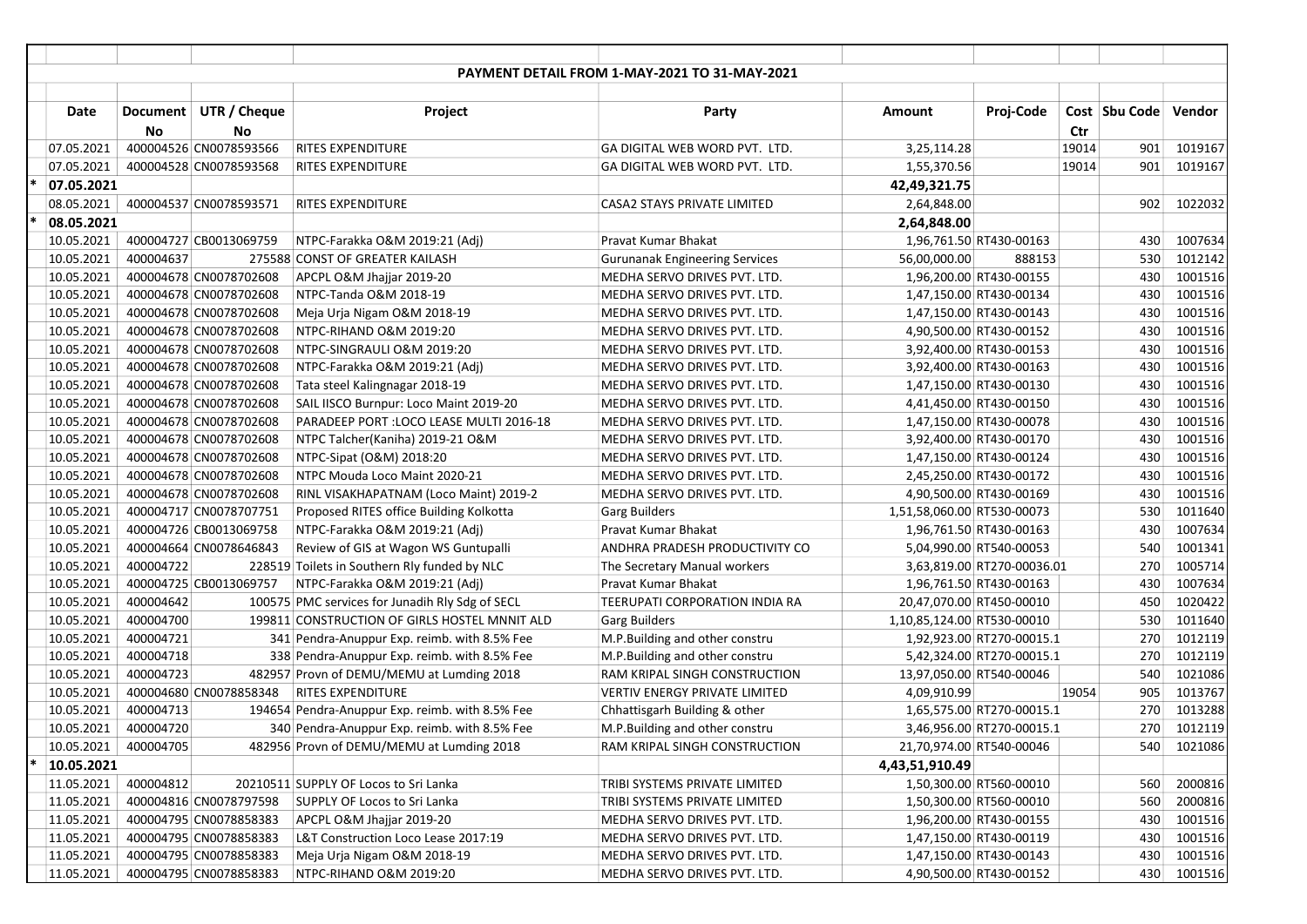|                |           |                        |                                                 | PAYMENT DETAIL FROM 1-MAY-2021 TO 31-MAY-2021 |                            |                          |       |               |         |
|----------------|-----------|------------------------|-------------------------------------------------|-----------------------------------------------|----------------------------|--------------------------|-------|---------------|---------|
|                |           |                        |                                                 |                                               |                            |                          |       |               |         |
| Date           |           | Document UTR / Cheque  | Project                                         | Party                                         | Amount                     | Proj-Code                |       | Cost Sbu Code | Vendor  |
|                | <b>No</b> | No                     |                                                 |                                               |                            |                          | Ctr   |               |         |
| 11.05.2021     |           | 400004795 CN0078858383 | NTPC-SINGRAULI O&M 2019:20                      | MEDHA SERVO DRIVES PVT. LTD.                  |                            | 1,47,150.00 RT430-00153  |       | 430           | 1001516 |
| 11.05.2021     |           | 400004795 CN0078858383 | NTPC-Farakka O&M 2019:21 (Adj)                  | MEDHA SERVO DRIVES PVT. LTD.                  |                            | 2,94,300.00 RT430-00163  |       | 430           | 1001516 |
| 11.05.2021     |           | 400004795 CN0078858383 | PARADEEP PORT : LOCO LEASE MULTI 2016-18        | MEDHA SERVO DRIVES PVT. LTD.                  |                            | 1,47,150.00 RT430-00078  |       | 430           | 1001516 |
| 11.05.2021     |           | 400004795 CN0078858383 | Tata steel Kalingnagar 2018-19                  | MEDHA SERVO DRIVES PVT. LTD.                  |                            | 1,47,150.00 RT430-00130  |       | 430           | 1001516 |
| 11.05.2021     |           | 400004795 CN0078858383 | NTPC Talcher(Kaniha) 2019-21 O&M                | MEDHA SERVO DRIVES PVT. LTD.                  |                            | 1,47,150.00 RT430-00170  |       | 430           | 1001516 |
| 11.05.2021     |           | 400004795 CN0078858383 | NTPC Mouda Loco Maint 2020-21                   | MEDHA SERVO DRIVES PVT. LTD.                  |                            | 2,45,250.00 RT430-00172  |       | 430           | 1001516 |
| 11.05.2021     |           | 400004795 CN0078858383 | RINL VISAKHAPATNAM (Loco Maint) 2019-2          | MEDHA SERVO DRIVES PVT. LTD.                  |                            | 3,92,400.00 RT430-00169  |       | 430           | 1001516 |
| 11.05.2021     |           | 400004811 CN0078797597 | <b>RITES EXPENDITURE</b>                        | Sanket Ashok Oswal                            | 1,08,000.00                |                          | 19014 | 901           | 1021735 |
| 11.05.2021     |           | 400004814 CN0078858345 | Supply of Coaches & DEMUs to Mozambique         | DTL ANCILLARIES LTD                           |                            | 67,26,600.00 RT560-00019 |       | 560           | 1001348 |
| 11.05.2021     | 400004836 |                        | 936715 Execution RE Project Vijaipur-Maksi (WCR | M.P.Building and other constru                |                            | 1,61,269.00 RT450-00029  |       | 450           | 1012119 |
| 11.05.2021     |           |                        |                                                 |                                               | 97,98,019.00               |                          |       |               |         |
| 12.05.2021     |           | 400004847 CN0078931635 | PARADIP PORT O&M 2020-23                        | M G M RUBBER COMPANY                          |                            | 1,10,625.00 RT430-00175  |       | 430           | 2000013 |
| 12.05.2021     |           | 400004866 CB0013076560 | DPR Shinkun LA Highway Tunnels in Ladakh        | MATRIX GEO SOLUTIONS PRIVATE                  |                            | 14,92,170.66 RT510-00059 |       | 510           | 1010043 |
| 12.05.2021     |           | 400004868 CN0079325505 | DLC for 4 rakes BLCM to ICTIPL-Tex              | EXE. DIR (FIN), RDSO, LUCKNOW                 | 1,25,46,893.00 RT540-00061 |                          |       | 540           | 1000523 |
| 12.05.2021     |           | 400004864 CN0079325504 | DLC for 1 rake BLCM to ICTIPL-TWL               | EXE. DIR (FIN), RDSO, LUCKNOW                 |                            | 32,02,992.00 RT540-00062 |       | 540           | 1000523 |
| 12.05.2021     |           | 400004865 CN0078931645 | <b>RITES EXPENDITURE</b>                        | BENTLEY SYSTEMS INDIA PRIVATE                 | 32,05,819.97               |                          | 21004 | 1000          | 1000277 |
| 12.05.2021     |           | 400004867 CN0078931646 | <b>RITES EXPENDITURE</b>                        | <b>PMT Infrascience Pvt Ltd</b>               | 25,00,000.00               |                          | 35104 | 510           | 1021368 |
| 12.05.2021     |           | 400004840 CN0078900969 | <b>RITES EXPENDITURE</b>                        | JAI MAA VINDHYAVASHINI TRADERS                |                            | 6,79,534.00 RT320-00015  |       | 320           | 1019206 |
| 12.05.2021     |           | 400004893 CN0078931641 | Supply of Coaches & DEMUs to Mozambique         | ESS ESS KAY ENGG CO.(P) LTD                   | 1,70,59,800.00 RT560-00019 |                          |       | 560           | 1010311 |
| 12.05.2021     |           | 400004852 CN0078931636 | <b>RITES EXPENDITURE</b>                        | Link Intime India Private Ltd                 | 2,67,256.42                |                          | 19014 | 901           | 1016869 |
| 12.05.2021     |           | 400004872 CN0078931638 | <b>RITES EXPENDITURE</b>                        | Intaria Lightronics                           | 1,88,000.00                |                          | 19037 | 903           | 1022042 |
| 12.05.2021     |           | 400004846 CN0078931634 | NTPC-RIHAND O&M 2019:20                         | <b>S.S.ENGINEERING WORKS</b>                  |                            | 1,19,280.00 RT430-00152  |       | 430           | 1022036 |
| 12.05.2021     |           |                        |                                                 |                                               | 4,13,72,371.05             |                          |       |               |         |
| 13.05.2021     |           | 400004987 CN0079325506 | DLC for 48 BOBRN wagons to NTPC by HEI          | EXE. DIR (FIN), RDSO, LUCKNOW                 |                            | 14,57,347.00 RT540-00063 |       | 540           | 1000523 |
| 13.05.2021     |           | 400004965 CN0078993923 | Proposed RITES office Building Kolkotta         | <b>Garg Builders</b>                          | 2,14,80,000.00 RT530-00073 |                          |       | 530           | 1011640 |
| 13.05.2021     | 400004988 |                        | 751867 PMC CENTRL. UNIV. KERALA                 | Sainath Envirotech                            |                            | 3,20,581.00 RT530-00012  |       | 530           | 1007463 |
| 13.05.2021     | 400005048 |                        | 20210513 RITES EXPENDITURE                      | BENTLEY SYSTEMS INDIA PRIVATE                 | 10,73,842.48               |                          |       | 510           | 1000277 |
| 13.05.2021     | 400004951 |                        | 194714 RITES EXPENDITURE                        | FA & CAO NCR, Allahabad                       | 1,06,794.00                |                          | 19011 | 901           | 1016804 |
| 13.05.2021     | 400004962 |                        | 194725 RITES EXPENDITURE                        | <b>FA&amp;CAO SEC RAILWAY BILASPUR</b>        | 4,76,807.00                |                          |       | 901           | 1016755 |
| 13.05.2021     |           | 400004977 CN0078993928 | NTPC-RIHAND O&M 2019:20                         | <b>ELECTRO TECHNICS P. LTD</b>                |                            | 1,05,000.00 RT430-00152  |       | 430           | 1022041 |
| 13.05.2021     |           |                        |                                                 |                                               | 2,50,20,371.48             |                          |       |               |         |
| 15.05.2021     |           | 400005057 CN0079128169 | <b>RITES EXPENDITURE</b>                        | CASA2 STAYS PRIVATE LIMITED                   | 2,64,848.00                |                          |       | 902           | 1022032 |
| $*$ 15.05.2021 |           |                        |                                                 |                                               | 2,64,848.00                |                          |       |               |         |
| 17.05.2021     |           | 400005116 CN0079223153 | RITES EXPENDITURE                               | LEISHA ENTERPRISES                            | 4,86,161.00                |                          | 19034 | 903           | 2000722 |
| 17.05.2021     | 400005835 | 20210517               | <b>Execution RE Project Ringas-JP-SWM (NWR)</b> | Rajasthan Building and other                  |                            | 2,90,689.00 RT450-00026  |       | 450           | 1016073 |
| 17.05.2021     |           | 400005143 CN0079655532 | O&M of Rolling stock NTPC-Korba 2018-19         | SHRI BANKE BIHARI TRAVELS                     |                            | 1,96,999.00 RT430-00141  |       | 430           | 1019569 |
| 17.05.2021     |           | 400005135 CN0079655524 | Visakhapatnam Port Lease 2019-21                | CAROL TRAVELS AND ONLINE SERVI                |                            | 1,34,395.00 RT430-00166  |       | 430           | 1010254 |
| 17.05.2021     |           | 400005137 CN0079655526 | NTPC-Farakka O&M 2019:21 (Adj)                  | COOMER ENGNEERING ENTERPRISE                  |                            | 2,40,209.00 RT430-00163  |       | 430           | 1015614 |
| 17.05.2021     |           | 400005138 CN0079655527 | JINDAL STEEL : Loco Lease 2018-19               | DHRUBA CHARAN SAHU                            |                            | 1,06,928.00 RT430-00127  |       | 430           | 1016950 |
| 17.05.2021     | 400005118 |                        | 95 New Bongaiagaon Workshop, Assam              | <b>ISGEC HEAVY ENGINEERING LTD</b>            | 3,22,68,832.00 RT540-00043 |                          |       | 540           | 1017987 |
| 17.05.2021     | 400005119 |                        | 65018 POH of carriage repair shop Jodhpur NWR   | NATVAR CONSTRUCTION COMPANY                   |                            | 54,71,972.00 RT540-00049 |       | 540           | 1021648 |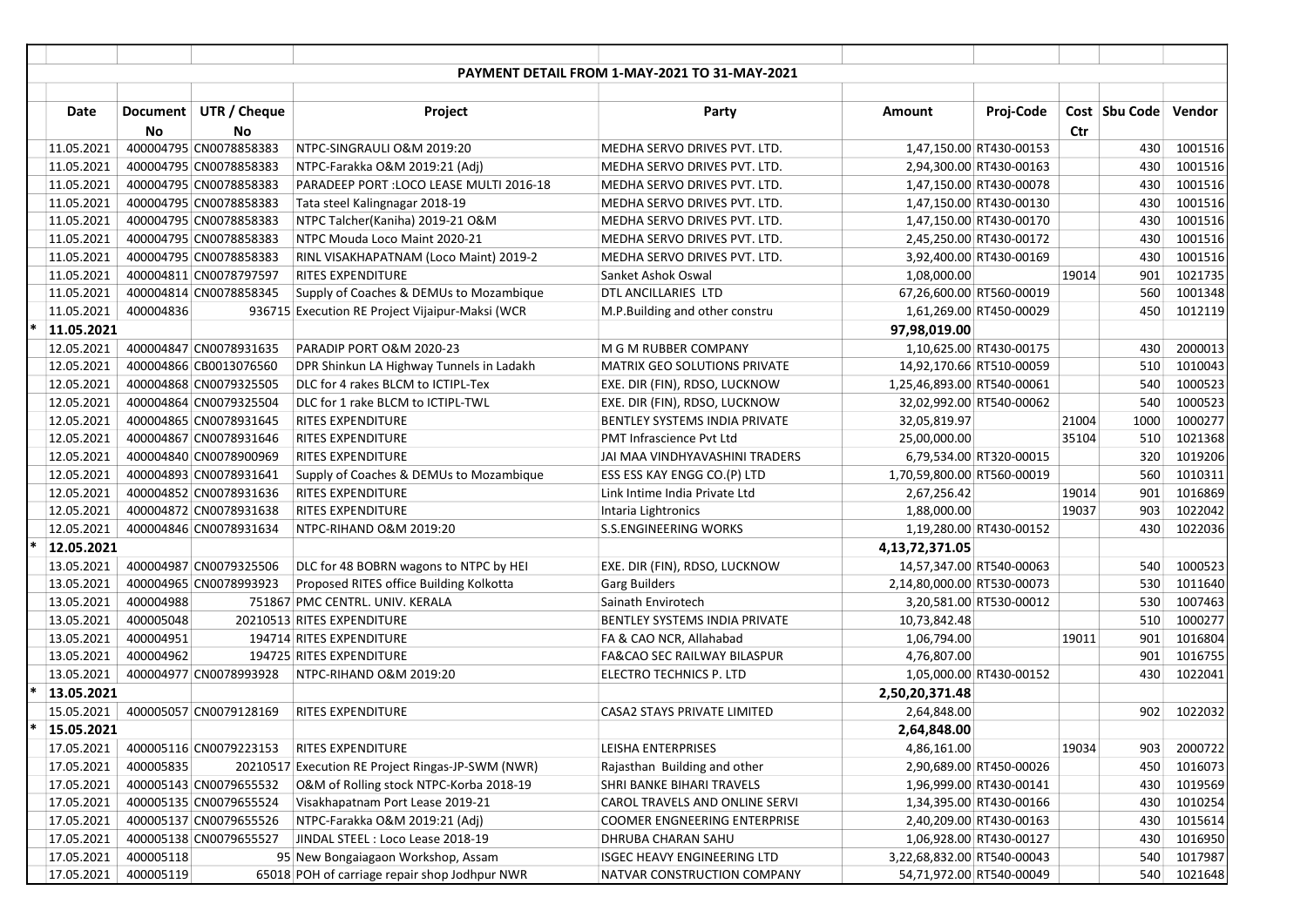| <b>PAYMENT DETAIL FROM 1-MAY-2021 TO 31-MAY-2021</b> |           |                        |                                                 |                                       |                            |                          |       |                 |         |  |
|------------------------------------------------------|-----------|------------------------|-------------------------------------------------|---------------------------------------|----------------------------|--------------------------|-------|-----------------|---------|--|
|                                                      |           |                        |                                                 |                                       |                            |                          |       |                 |         |  |
| <b>Date</b>                                          |           | Document UTR / Cheque  | Project                                         | Party                                 | Amount                     | Proj-Code                |       | Cost   Sbu Code | Vendor  |  |
|                                                      | No        | No                     |                                                 |                                       |                            |                          | Ctr   |                 |         |  |
| 17.05.2021                                           |           | 400005115 CN0079223152 | <b>RITES EXPENDITURE</b>                        | <b>Central Warehousing Corporatio</b> | 1,40,371.00                |                          | 19037 | 903             | 1020556 |  |
| 17.05.2021                                           |           | 400005131 CN0079402836 | <b>RITES EXPENDITURE</b>                        | DAKSHIN HARYANA BIJLI VITRAN N        | 11,09,027.00               |                          | 19037 | 903             | 1016770 |  |
| 17.05.2021                                           | 400005126 |                        | 96 New Bongaiagaon Workshop, Assam              | <b>ISGEC HEAVY ENGINEERING LTD</b>    |                            | 21,21,031.00 RT540-00043 |       | 540             | 1017987 |  |
| 17.05.2021                                           |           | 400005113 CN0079270229 | <b>RITES EXPENDITURE</b>                        | FA&CAO SEC RAILWAY BILASPUR           | 4,76,807.00                |                          | 19014 | 901             | 1016755 |  |
| 17.05.2021                                           |           |                        |                                                 |                                       | 4,30,43,421.00             |                          |       |                 |         |  |
| 18.05.2021                                           | 400005306 |                        | 148142 DER & PMC FOR DEVELOP OF ICP AT AGARTALA | DIPANKAR NATH BHOWMIK                 | 5,75,267.00                | 492655                   |       | 550             | 2000509 |  |
| 18.05.2021                                           |           | 400005309 CN0079333555 | <b>RITES EXPENDITURE</b>                        | <b>VISHAL ENTERPRISES</b>             | 1,93,500.00                |                          |       | 903             | 2000738 |  |
| 18.05.2021                                           |           | 400005307 CN0079333554 | <b>RITES EXPENDITURE</b>                        | DAKSHIN HARYANA BIJLI VITRAN N        | 3,27,618.00                |                          | 19037 | 903             | 1016770 |  |
| 18.05.2021                                           |           | 400005301 CN0079373856 | RE work of Udaipur - Himmat Nagar NWR           | SANKET COMMUNICATIONS PVT. LTD        |                            | 6,00,335.00 RT450-00052  |       | 450             | 1020152 |  |
| 18.05.2021                                           |           |                        |                                                 |                                       | 16,96,720.00               |                          |       |                 |         |  |
| 19.05.2021                                           |           | 400005441 CN0079402839 | <b>RITES EXPENDITURE</b>                        | <b>VISHAL ENTERPRISES</b>             | 2,34,000.00                |                          |       | 903             | 2000738 |  |
| 19.05.2021                                           |           | 400005442 CN0079465107 | NTPC-Bongaigaon AMC Track 2018-19               | <b>PRADEEP B. KUNDU</b>               |                            | 5,32,214.33 RT430-00145  |       | 430             | 1001628 |  |
| 19.05.2021                                           |           | 400005443 CN0079465108 | NTPC Khargone AMC Track 2020-21                 | <b>PRADEEP B. KUNDU</b>               |                            | 22,25,906.95 RT430-00180 |       | 430             | 1001628 |  |
| 19.05.2021                                           | 400005448 |                        | 140642 PMC - UNIVERSITY CAMPUS AT GULBARGA      | <b>CONCEPT CREATOR</b>                | 60,70,648.00               | 887453                   |       | 530             | 1020478 |  |
| 19.05.2021                                           |           | 400005440 CN0079402838 | <b>RITES EXPENDITURE</b>                        | <b>Central Warehousing Corporatio</b> | 2,80,742.00                |                          | 19037 | 903             | 1020556 |  |
| 19.05.2021                                           |           | 400005457 CN0079465056 | <b>RITES EXPENDITURE</b>                        | Siemens Limited                       | 5,45,962.00                |                          | 19037 | 903             | 1016704 |  |
| 19.05.2021                                           |           |                        |                                                 |                                       | 98,89,473.28               |                          |       |                 |         |  |
| 20.05.2021                                           |           | 400005568 CN0079491435 | <b>RITES EXPENDITURE</b>                        | ASHOK KUMAR KUWAR SECURITY AG         | 5,28,378.00                |                          | 19037 | 903             | 2000657 |  |
| 20.05.2021                                           |           | 400005569 CN0079491436 | <b>RITES EXPENDITURE</b>                        | ASHOK KUMAR KUWAR SECURITY AG         | 1,21,864.00                |                          |       | 901             | 2000657 |  |
| 20.05.2021                                           |           | 400005567 CN0079491434 | <b>RITES EXPENDITURE</b>                        | PRABHSAJAN SINGH SANDHU SECURI        | 20,18,507.00               |                          | 19037 | 903             | 1021896 |  |
| 20.05.2021                                           |           | 400005551 CN0079485746 | PARADEEP PORT : LOCO LEASE MULTI 2016-18        | Gitanjali Behera                      |                            | 2,11,314.00 RT430-00078  |       | 430             | 1009467 |  |
| 20.05.2021                                           |           | 400005552 CN0079485747 | PARADIP PORT O&M 2020-23                        | Gitanjali Behera                      |                            | 1,34,404.00 RT430-00175  |       | 430             | 1009467 |  |
| 20.05.2021                                           |           | 400005613 CN0079554636 | SUPPLY OF 160 COACHES TO SLR                    | COLLABERA TECHNOLOGIES PVT LTD        |                            | 1,23,891.68 RT560-00016  |       | 560             | 1019567 |  |
| 20.05.2021                                           | 400005601 |                        | 752263 ROH freight Maintainance, Maneswar       | <b>MACO KSHETRUM NK-JV</b>            | 1,11,09,173.00 RT540-00044 |                          |       | 540             | 1021087 |  |
| 20.05.2021                                           | 400005599 |                        | 482958 RITES EXPENDITURE                        | RAM KRIPAL SINGH CONSTRUCTION         | 2,92,56,473.00             |                          |       | 540             | 1021086 |  |
| 20.05.2021                                           |           | 400005555 CN0079485750 | SAIL IISCO Burnpur: Loco Maint 2019-20          | M/s JAI MAA SHERAWALI TOUR &          |                            | 1,64,198.00 RT430-00150  |       | 430             | 1010488 |  |
| 20.05.2021                                           |           |                        |                                                 |                                       | 4,36,68,202.68             |                          |       |                 |         |  |
| 21.05.2021                                           |           | 400005661 CN0079568816 | AAR & DPR for MRTS on HCMTR in PCMC             | Indian Institute of Technology        |                            | 1,36,000.00 RT210-00079  |       | 210             | 1008332 |  |
| 21.05.2021                                           |           | 400005681 CN0079655539 | NTPC-RIHAND O&M 2019:20                         | <b>THERMODYNAMICS SERVICES</b>        |                            | 3,38,969.00 RT430-00152  |       | 430             | 1008546 |  |
| 21.05.2021                                           |           | 400005662 CN0079694967 | PMC Services for UG structures at 5 Site        | <b>KSK TOURS &amp; TRAVELS</b>        |                            | 1,17,810.00 RT550-00020  |       | 550             | 1013024 |  |
| 21.05.2021                                           |           | 400005725 CN0079655948 | DPR for economic corrid (Lot-2/HR/Pkg-1)        | SHIVOM ENGINEERS ASSOCIATES           |                            | 7,02,896.85 RT300-00036  |       | 300             | 1010237 |  |
| 21.05.2021                                           |           | 400005683 CB0013151938 | NTPC-Sipat (O&M) 2018:20                        | KAMAL HARDWARE AND ELECTRICALS        |                            | 1,33,693.00 RT430-00124  |       | 430             | 1021796 |  |
| 21.05.2021                                           | 400005684 |                        | 20210521 RITES EXPENDITURE                      | R PADMAVATHI DEVI                     | 1,12,429.00                |                          | 19011 | 901             | 1022068 |  |
| 21.05.2021                                           |           |                        |                                                 |                                       | 15,41,797.85               |                          |       |                 |         |  |
| 23.05.2021                                           |           | 400005768 CN0079695022 | CONCOR Loco Lease 2018-10 (VSKP)                | <b>SRIDEVI ENTERPRISE</b>             |                            | 1,20,517.00 RT430-00167  |       | 430             | 1022059 |  |
| 23.05.2021                                           |           | 400005771 CN0079695025 | Bhartiya Bijlee O&M 2018-19                     | <b>SRIKANT DUBEY</b>                  |                            | 1,41,840.00 RT430-00137  |       | 430             | 1021850 |  |
| 23.05.2021                                           |           | 400005769 CN0079695023 | SAIL IISCO Burnpur: Loco Maint 2019-20          | <b>GANESH CHANDRA PATHAK</b>          |                            | 1,07,006.00 RT430-00150  |       | 430             | 1022060 |  |
| 23.05.2021                                           |           | 400005764 CN0079695018 | Gopalpur Ports Ltd (Loco Lease) 2019-20         | <b>SWARAJYA TRAVELLERS</b>            |                            | 1,23,016.00 RT430-00171  |       | 430             | 1019887 |  |
| 23.05.2021                                           |           | 400005765 CN0079695019 | NTPC Khargone- O&M 2019 (2M)                    | <b>VIKAS BAISWAR</b>                  |                            | 1,09,629.00 RT430-00162  |       | 430             | 1021738 |  |
| 23.05.2021                                           |           | 400005762 CN0079695016 | Tata steel Kalingnagar 2018-19                  | RADHE KRISHNA TRAVELS                 |                            | 1,15,700.00 RT430-00130  |       | 430             | 1019386 |  |
| 23.05.2021                                           |           | 400005743 CB0013154271 | NTPC-Sipat (O&M) 2018:20                        | V. VENU                               |                            | 2,53,921.65 RT430-00124  |       | 430             | 1001002 |  |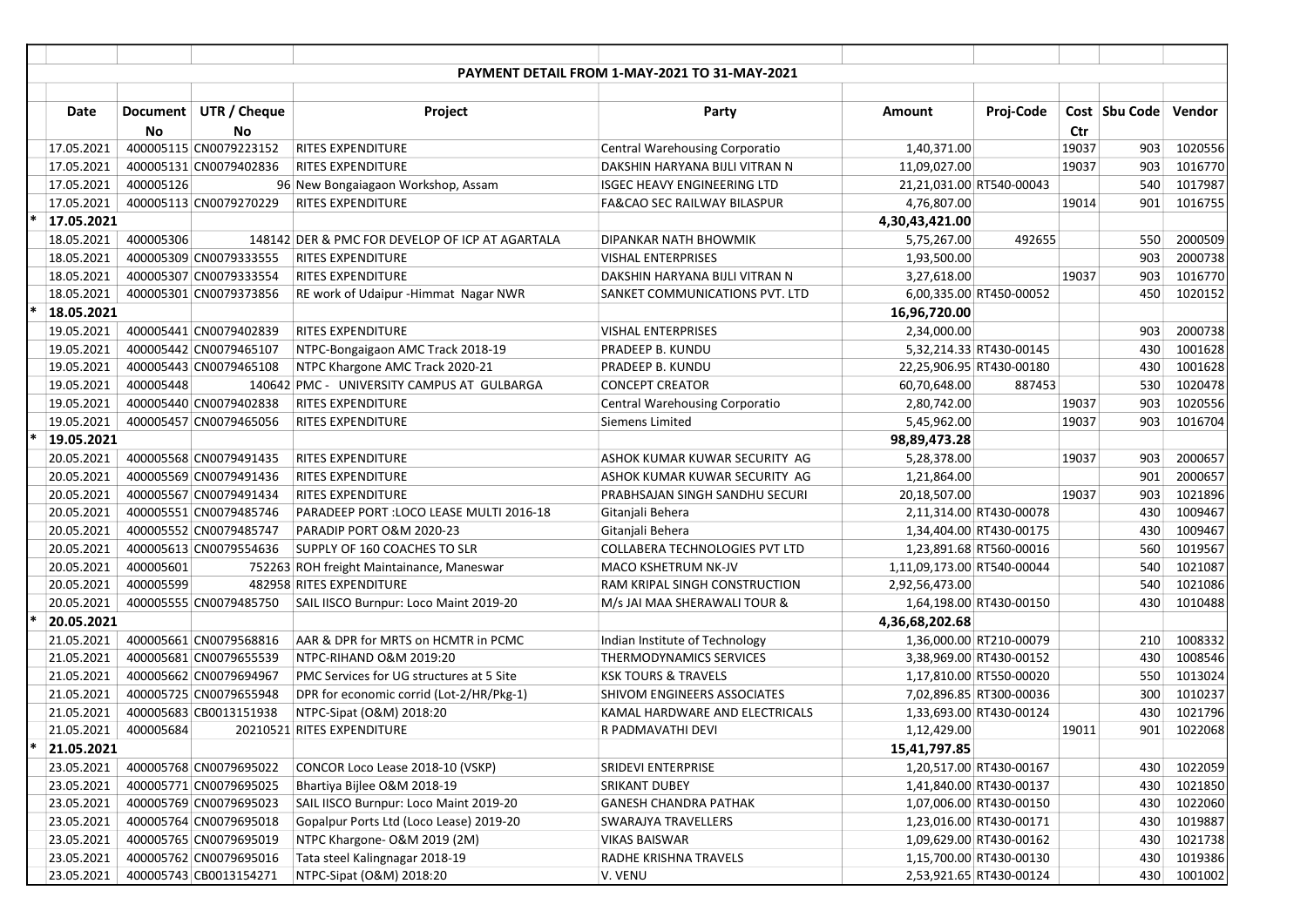| <b>PAYMENT DETAIL FROM 1-MAY-2021 TO 31-MAY-2021</b> |           |                        |                                                 |                                      |                |                             |       |                 |         |  |  |
|------------------------------------------------------|-----------|------------------------|-------------------------------------------------|--------------------------------------|----------------|-----------------------------|-------|-----------------|---------|--|--|
|                                                      |           |                        |                                                 |                                      |                |                             |       |                 |         |  |  |
| Date                                                 |           | Document UTR / Cheque  | Project                                         | Party                                | Amount         | Proj-Code                   |       | Cost   Sbu Code | Vendor  |  |  |
|                                                      | No        | No                     |                                                 |                                      |                |                             | Ctr   |                 |         |  |  |
| 23.05.2021                                           |           | 400005740 CN0079694998 | NTPC-Kahalgaon O&M 2019:21                      | SHAMBHU NATH YADAV                   |                | 2,24,723.00 RT430-00164     |       | 430             | 1000174 |  |  |
| 23.05.2021                                           |           | 400005754 CN0079695008 | SAIL-ROURKELA Loco Lease 2018-19                | PRADEEP KUMAR NAYAK                  |                | 1,46,527.00 RT430-00132     |       | 430             | 1016363 |  |  |
| 23.05.2021                                           |           | 400005753 CN0079695007 | ADANI PORT DPCL-DHAMRA:16-19 (5 locos)          | SRI JAGANNATH TRAVELS                |                | 1,92,900.00 RT430-00076     |       | 430             | 1016083 |  |  |
| 23.05.2021                                           |           |                        |                                                 |                                      | 15,35,779.65   |                             |       |                 |         |  |  |
| 24.05.2021                                           |           | 400005918 CN0079788307 | Bhartiya Bijlee O&M 2018-19                     | T&M SERVICES CONSULTING PVT. L       |                | 17,06,092.00 RT430-00137    |       | 430             | 2000147 |  |  |
| 24.05.2021                                           |           | 400005922 CN0079788311 | WBPDCL-BANDEL Loco Maint 2017-18                | T&M SERVICES CONSULTING PVT. L       |                | 1,99,109.00 RT430-00103     |       | 430             | 2000147 |  |  |
| 24.05.2021                                           |           | 400005925 CN0079788314 | SAIL IISCO Burnpur: Loco Maint 2019-20          | T&M SERVICES CONSULTING PVT. L       |                | 5,97,865.00 RT430-00150     |       | 430             | 2000147 |  |  |
| 24.05.2021                                           |           | 400005929 CN0079788318 | ADANI PORT DPCL-DHAMRA:16-19 (5 locos)          | T&M SERVICES CONSULTING PVT. L       |                | 12,68,695.00 RT430-00076    |       | 430             | 2000147 |  |  |
| 24.05.2021                                           |           | 400005919 CN0079788308 | SAIL Bokaro Loco Lease 2021-23                  | T&M SERVICES CONSULTING PVT. L       |                | 14,83,791.00 RT430-00189    |       | 430             | 2000147 |  |  |
| 24.05.2021                                           |           | 400005924 CN0079788313 | CESC Kolkata (Opn) Budge Budge 2017:19          | T&M SERVICES CONSULTING PVT. L       |                | 9,31,586.00 RT430-00110     |       | 430             | 2000147 |  |  |
| 24.05.2021                                           |           | 400005927 CN0079788316 | SAIL Dalli Rajhara Lease 2020-21                | T&M SERVICES CONSULTING PVT. L       |                | 3,06,652.00 RT430-00186     |       | 430             | 2000147 |  |  |
| 24.05.2021                                           |           | 400005930 CN0079788319 | NTPC-Farakka O&M 2019:21 (Adj)                  | T&M SERVICES CONSULTING PVT. L       |                | 21,57,152.00 RT430-00163    |       | 430             | 2000147 |  |  |
| 24.05.2021                                           |           | 400005921 CN0079788310 | WBDCL Bandel: Loco lease 2017-18                | T&M SERVICES CONSULTING PVT. L       |                | 3,92,211.00 RT430-00116     |       | 430             | 2000147 |  |  |
| 24.05.2021                                           |           | 400005917 CN0079788306 | SAIL RMD Mines Bolani 2019-21                   | T&M SERVICES CONSULTING PVT. L       |                | 7,67,193.00 RT430-00168     |       | 430             | 2000147 |  |  |
| 24.05.2021                                           |           | 400005916 CN0079788305 | SAIL BSP Recon 3 nos (ALCO WDS6) 2020-2         | T&M SERVICES CONSULTING PVT. L       |                | 1,22,092.00 RT430-00174     |       | 430             | 2000147 |  |  |
| 24.05.2021                                           |           | 400005916 CN0079788305 | SAII BSP Opn of 06 locos 2020                   | T&M SERVICES CONSULTING PVT. L       |                | 16,57,224.00 RT430-00181    |       | 430             | 2000147 |  |  |
| 24.05.2021                                           |           | 400005920 CN0079788309 | WBPDCL-BANDEL Loco Opn (3) 2017-18              | T&M SERVICES CONSULTING PVT. L       |                | 4,92,615.00 RT430-00104     |       | 430             | 2000147 |  |  |
| 24.05.2021                                           |           | 400005923 CN0079788312 | NTPC-Bongaigaon O&M 2018-19                     | T&M SERVICES CONSULTING PVT. L       |                | 2,06,368.00 RT430-00136     |       | 430             | 2000147 |  |  |
| 24.05.2021                                           |           | 400005926 CN0079788315 | L&T DFCC CP-303 Meerut 2020-21 (Lease)          | T&M SERVICES CONSULTING PVT. L       |                | 2,42,437.00 RT430-00185     |       | 430             | 2000147 |  |  |
| 24.05.2021                                           |           | 400005928 CN0079788317 | DPCL-DHAMRA Operations 2019-20                  | T&M SERVICES CONSULTING PVT. L       |                | 1,46,357.00 RT430-00157     |       | 430             | 2000147 |  |  |
| 24.05.2021                                           |           | 400005825 CN0079694991 | <b>RITES EXPENDITURE</b>                        | THOUGHTSOL INFOTECH PVT. LTD         | 1,41,600.00    |                             | 19054 | 905             | 1014813 |  |  |
| 24.05.2021                                           | 400005829 |                        | 751869 PMC CENTRL. UNIV. KERALA                 | Sainath Envirotech                   |                | 16,49,000.00 RT530-00012    |       | 530             | 1007463 |  |  |
| 24.05.2021                                           | 400005862 |                        | 342 Pendra-Anuppur Exp. reimb. with 8.5% Fee    | Aarvee Associates Architects         |                | 22,78,695.00 RT270-00015.1  |       | 270             | 1011990 |  |  |
| 24.05.2021                                           | 400005861 |                        | 228520 Toilets in Southern Rly funded by NLC    | <b>SAMTEK PRESSMACH URC PROJECTS</b> |                | 60,52,632.00 RT270-00036.01 |       | 270             | 1020837 |  |  |
| 24.05.2021                                           | 400005869 |                        | 395112 POH of Wagon at Kurduwadi W Shop/CR, MAH | HYT-Lendi JV                         |                | 63,44,204.00 RT540-00036    |       | 540             | 1018021 |  |  |
| 24.05.2021                                           | 400005822 |                        | 751611 CONST OF MDBP AT OKHLA                   | East Craft Designs Pvt Ltd           | 3,24,088.00    | 363553                      |       | 530             | 1017251 |  |  |
| 24.05.2021                                           |           |                        |                                                 |                                      | 2,94,67,658.00 |                             |       |                 |         |  |  |
| 25.05.2021                                           |           | 400006067 CN0079913243 | <b>RITES EXPENDITURE</b>                        | JASTECH INFOSYSTEMS PVT. LTD.        | 1,88,997.00    |                             |       | 950             | 2000688 |  |  |
| 25.05.2021                                           |           | 400005976 CN0079795478 | NTPC-Kahalgaon O&M 2019:21                      | T&M SERVICES CONSULTING PVT. L       |                | 18,20,373.00 RT430-00164    |       | 430             | 2000147 |  |  |
| 25.05.2021                                           |           | 400005973 CN0079795475 | Steel Authority of India Ltd -Gua Lease         | T&M SERVICES CONSULTING PVT. L       |                | 3,94,884.00 RT430-00123     |       | 430             | 2000147 |  |  |
| 25.05.2021                                           |           | 400005979 CN0079795481 | O&M of Rolling stock NTPC-Korba 2018-19         | T&M SERVICES CONSULTING PVT. L       |                | 14,68,414.00 RT430-00141    |       | 430             | 2000147 |  |  |
| 25.05.2021                                           |           | 400005981 CN0079795483 | L&T Construction Loco Lease 2017:19             | T&M SERVICES CONSULTING PVT. L       |                | 5,71,123.00 RT430-00119     |       | 430             | 2000147 |  |  |
| 25.05.2021                                           |           | 400005983 CN0079795485 | Mumbai Port Trust (Lease) 2017-19               | T&M SERVICES CONSULTING PVT. L       |                | 3,32,035.00 RT430-00084     |       | 430             | 2000147 |  |  |
| 25.05.2021                                           |           | 400005986 CN0079795488 | NSPCL-Bhilai Wet Lease 2016-19                  | T&M SERVICES CONSULTING PVT. L       |                | 5,54,253.00 RT430-00073     |       | 430             | 2000147 |  |  |
| 25.05.2021                                           |           | 400005974 CN0079795476 | APCPL O&M Jhajjar 2019-20                       | T&M SERVICES CONSULTING PVT. L       |                | 13,44,124.00 RT430-00155    |       | 430             | 2000147 |  |  |
| 25.05.2021                                           |           | 400005977 CN0079795479 | KBUNL KANTI (Loco Lease) 2019-20                | T&M SERVICES CONSULTING PVT. L       |                | 9,88,493.00 RT430-00146     |       | 430             | 2000147 |  |  |
| 25.05.2021                                           |           | 400005978 CN0079795480 | DVC:Koderma Loco Lease 2017:18                  | T&M SERVICES CONSULTING PVT. L       |                | 3,82,218.00 RT430-00117     |       | 430             | 2000147 |  |  |
| 25.05.2021                                           |           | 400005980 CN0079795482 | CESC:SGS Rly OPN 2018-20                        | T&M SERVICES CONSULTING PVT. L       |                | 5,05,595.00 RT430-00126     |       | 430             | 2000147 |  |  |
| 25.05.2021                                           |           | 400005985 CN0079795487 | NPGCCL Nabinagar 2019-20 (O&M)                  | T&M SERVICES CONSULTING PVT. L       |                | 16,16,844.00 RT430-00161    |       | 430             | 2000147 |  |  |
| 25.05.2021                                           |           | 400005975 CN0079795477 | JINDAL STEEL : Loco Lease 2018-19               | T&M SERVICES CONSULTING PVT. L       |                | 5,87,558.00 RT430-00127     |       | 430             | 2000147 |  |  |
| 25.05.2021                                           |           | 400005982 CN0079795484 | NTPC Mouda Loco Maint 2020-21                   | T&M SERVICES CONSULTING PVT. L       |                | 2,86,856.00 RT430-00172     |       | 430             | 2000147 |  |  |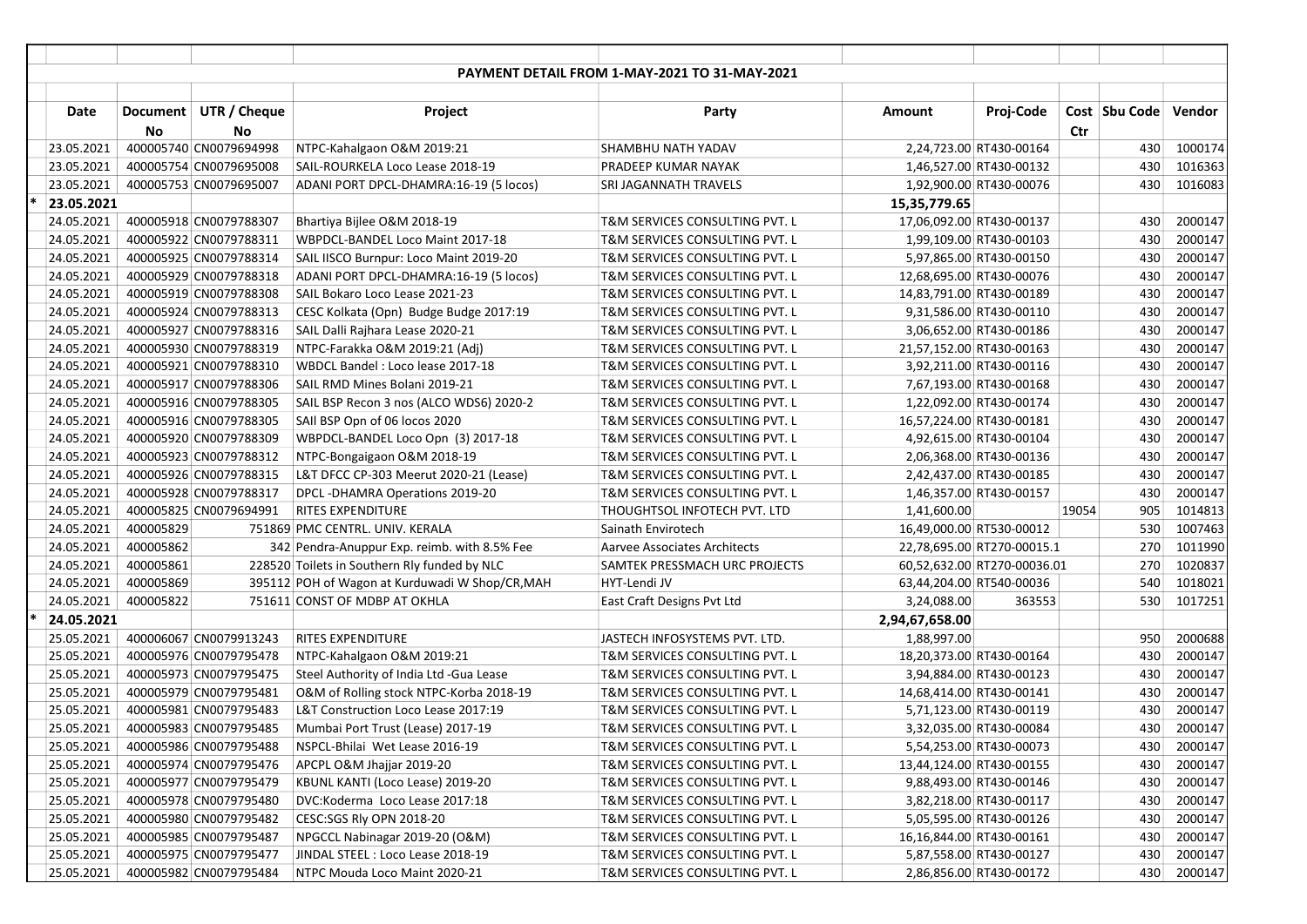|            |           |                        |                                                | PAYMENT DETAIL FROM 1-MAY-2021 TO 31-MAY-2021 |                            |                          |               |         |
|------------|-----------|------------------------|------------------------------------------------|-----------------------------------------------|----------------------------|--------------------------|---------------|---------|
|            |           |                        |                                                |                                               |                            |                          |               |         |
| Date       |           | Document UTR / Cheque  | Project                                        | Party                                         | Amount                     | Proj-Code                | Cost Sbu Code | Vendor  |
|            | <b>No</b> | No                     |                                                |                                               |                            |                          | Ctr           |         |
| 25.05.2021 |           | 400005984 CN0079795486 | Meja Urja Nigam O&M 2018-19                    | T&M SERVICES CONSULTING PVT. L                |                            | 2,50,776.00 RT430-00143  | 430           | 2000147 |
| 25.05.2021 |           | 400005987 CN0079795489 | PARADEEP PORT : LOCO LEASE MULTI 2020-21       | T&M SERVICES CONSULTING PVT. L                |                            | 6,92,558.00 RT430-00183  | 430           | 2000147 |
| 25.05.2021 |           | 400005988 CN0079795490 | PARADIP PORT O&M 2020-23                       | T&M SERVICES CONSULTING PVT. L                |                            | 21,62,856.00 RT430-00175 | 430           | 2000147 |
| 25.05.2021 |           | 400006026 CN0080807700 | NTPC-RIHAND O&M 2019:20                        | T&M SERVICES CONSULTING PVT. L                |                            | 18,90,696.00 RT430-00152 | 430           | 2000147 |
| 25.05.2021 |           | 400006018 CN0080807692 | Rashtriya Chemicals (RCFL) Lease 2020-22       | T&M SERVICES CONSULTING PVT. L                |                            | 2,03,799.00 RT430-00184  | 430           | 2000147 |
| 25.05.2021 |           | 400006019 CN0080807693 | SAIL-ROURKELA Loco Lease 2018-19               | T&M SERVICES CONSULTING PVT. L                |                            | 15,33,808.00 RT430-00132 | 430           | 2000147 |
| 25.05.2021 |           | 400006020 CN0080807694 | SgTPP WBPDCL Loco Lease 2017:18                | T&M SERVICES CONSULTING PVT. L                |                            | 4,43,603.00 RT430-00087  | 430           | 2000147 |
| 25.05.2021 |           | 400006021 CN0080807695 | NTPC-Sipat (O&M) 2018:20                       | T&M SERVICES CONSULTING PVT. L                |                            | 17,94,482.00 RT430-00124 | 430           | 2000147 |
| 25.05.2021 |           | 400006022 CN0080807696 | Visakhapatnam Port Lease 2019-21               | T&M SERVICES CONSULTING PVT. L                |                            | 11,39,458.00 RT430-00166 | 430           | 2000147 |
| 25.05.2021 |           | 400006023 CN0080807697 | GIL-TPL JV KHURJA                              | T&M SERVICES CONSULTING PVT. L                |                            | 3,63,292.00 RT430-00188  | 430           | 2000147 |
| 25.05.2021 |           | 400006024 CN0080807698 | <b>RITES EXPENDITURE</b>                       | T&M SERVICES CONSULTING PVT. L                | 4,22,078.00                |                          | 430           | 2000147 |
| 25.05.2021 |           | 400006025 CN0080807699 | Tata steel Kalingnagar 2018-19                 | T&M SERVICES CONSULTING PVT. L                |                            | 14,36,614.00 RT430-00130 | 430           | 2000147 |
| 25.05.2021 |           | 400006027 CN0080807701 | Uttam Value Steels Loco Lease 2017-20          | T&M SERVICES CONSULTING PVT. L                |                            | 4,03,012.00 RT430-00112  | 430           | 2000147 |
| 25.05.2021 |           | 400006028 CN0080807702 | NTPC-SINGRAULI O&M 2019:20                     | T&M SERVICES CONSULTING PVT. L                |                            | 12,24,061.00 RT430-00153 | 430           | 2000147 |
| 25.05.2021 |           | 400006030 CN0079825178 | <b>RITES EXPENDITURE</b>                       | Central Depository services (I                | 6,49,975.00                |                          | 19014<br>901  | 1014670 |
| 25.05.2021 |           | 400006044 CN0079825180 | <b>RITES EXPENDITURE</b>                       | <b>National Securities Depository</b>         | 5,66,291.00                |                          | 19014<br>901  | 1014669 |
| 25.05.2021 |           | 400006056 CN0079913265 | ADANI PORT DPCL-DHAMRA:16-19 (5 locos)         | PRAKASH CHANDRA SAMAL                         |                            | 1,80,000.00 RT430-00076  | 430           | 1020417 |
| 25.05.2021 | 400005952 |                        | 751870 PMC CENTRL. UNIV. KERALA                | Kshetra Infratech                             |                            | 13,96,972.00 RT530-00012 | 530           | 1017006 |
| 25.05.2021 |           | 400005959 CN0079788298 | SUPPLY OF 06 DMUs to Sri Lanka                 | HUBNER INTERFACE SYSTEMS                      |                            | 13,19,040.00 RT560-00009 | 560           | 1013971 |
| 25.05.2021 |           | 400005961 CN0079919197 | Traffic Study for Delhi-Varanasi NHSRCL        | DATACORP TRAFFIC PRIVATE LIMIT                |                            | 2,61,630.00 RT210-00084  | 210           | 1012315 |
| 25.05.2021 |           | 400005943 CN0079788297 | SUPPLY OF 160 COACHES TO SLR                   | <b>EMPRISE MARKETING</b>                      |                            | 9,64,800.00 RT560-00016  | 560           | 1000932 |
| 25.05.2021 | 400005948 |                        | 14461 CONST OF DCP/OUTER DIST AT SEC -5 ROHINI | <b>Garg Builders</b>                          | 1,60,92,849.00             | 890153                   | 530           | 1011640 |
| 25.05.2021 |           | 400005956 CN0079795473 | NTPC-Sipat (O&M) 2018:20                       | TuKuSu INTERNATIONAL                          |                            | 5,07,917.69 RT430-00124  | 430           | 1017512 |
| 25.05.2021 |           | 400005962 CN0079919198 | GC Ahmedabad Metro Rail Proj Ph-1              | <b>Assystem Engineering Services</b>          |                            | 3,34,400.00 RT240-00010  | 240           | 1021358 |
| 25.05.2021 |           | 400006046 CN0079825182 | <b>RITES EXPENDITURE</b>                       | TRG Industries Pvt. Ltd.                      |                            | 78,92,201.00 RT550-00015 | 550           | 1010607 |
| 25.05.2021 |           | 400006060 CN0079913269 | ADANI PETRONET LEASE-DAHEJ 2018-19             | GA DIGITAL WEB WORD PVT. LTD.                 |                            | 4,27,448.00 RT430-00131  | 430           | 1019167 |
| 25.05.2021 |           | 400006058 CN0079913267 | MORMUGAO PORT (Lease) 2019-2026                | GA DIGITAL WEB WORD PVT. LTD.                 |                            | 3,60,962.00 RT430-00156  | 430           | 1019167 |
| 25.05.2021 |           | 400006061 CN0079913270 | WBPDCL-Kolaghat Loco Lease 2017-18             | GA DIGITAL WEB WORD PVT. LTD.                 |                            | 3,54,380.00 RT430-00108  | 430           | 1019167 |
| 25.05.2021 |           | 400005953 CN0079927444 | DPR TUNNELS (JGDL-KRPT & KRPT-SGN)             | SKYLARK DESIGNER & ENGINEERS P                |                            | 3,91,925.68 RT510-00055  | 510           | 1016674 |
| 25.05.2021 |           | 400005957 CN0079795474 | NTPC-Sipat (O&M) 2018:20                       | TuKuSu INTERNATIONAL                          |                            | 1,79,887.50 RT430-00124  | 430           | 1017512 |
| 25.05.2021 |           | 400006062 CN0079913271 | NTPC Barh 2019-21                              | GA DIGITAL WEB WORD PVT. LTD.                 |                            | 3,09,751.00 RT430-00160  | 430           | 1019167 |
| 25.05.2021 |           | 400006063 CN0079913272 | NTPC-Darlipali O&M: 2019-20                    | GA DIGITAL WEB WORD PVT. LTD.                 |                            | 4,34,545.00 RT430-00147  | 430           | 1019167 |
| 25.05.2021 |           | 400006064 CN0079913273 | CONCOR Loco Lease 2018-10 (VSKP)               | GA DIGITAL WEB WORD PVT. LTD.                 |                            | 3,23,140.00 RT430-00167  | 430           | 1019167 |
| 25.05.2021 |           | 400006065 CN0079913274 | PARADEEP PORT :LOCO LEASE MULTI 2016-18        | GA DIGITAL WEB WORD PVT. LTD.                 |                            | 10,36,529.00 RT430-00078 | 430           | 1019167 |
| 25.05.2021 |           | 400006066 CN0079913275 | JSW Paradip Terminal (LocoLease) 2021-22       | GA DIGITAL WEB WORD PVT. LTD.                 |                            | 4,94,064.00 RT430-00191  | 430           | 1019167 |
| 25.05.2021 |           | 400006059 CN0079913268 | NTPC Talcher(Kaniha) 2019-21 O&M               | GA DIGITAL WEB WORD PVT. LTD.                 |                            | 18,38,040.00 RT430-00170 | 430           | 1019167 |
| 25.05.2021 |           |                        |                                                |                                               | 6,13,19,607.87             |                          |               |         |
| 27.05.2021 |           | 400006171 CN0080432470 | <b>RITES EXPENDITURE</b>                       | RGS ENVIRONMENTAL SYSTEMS                     | 2,23,088.00                |                          | 901           | 2000933 |
| 27.05.2021 |           | 400006114 CN0079913323 | <b>RITES EXPENDITURE</b>                       | Times Stationers Pvt Ltd                      | 2,66,693.38                |                          | 19034<br>903  | 2000744 |
| 27.05.2021 |           | 400006112 CN0080466658 | Procurement of Free Supply Items to DLW        | Kodan Solution Pvt Ltd                        |                            | 5,74,078.14 RT560-00017  | 560           | 2000864 |
| 27.05.2021 |           | 400006218 CN0080432480 | <b>RITES EXPENDITURE</b>                       | TRG INDUSTRIES PVT. LTD.                      | 1,33,34,955.00 RT550-00015 |                          | 550           | 1022089 |